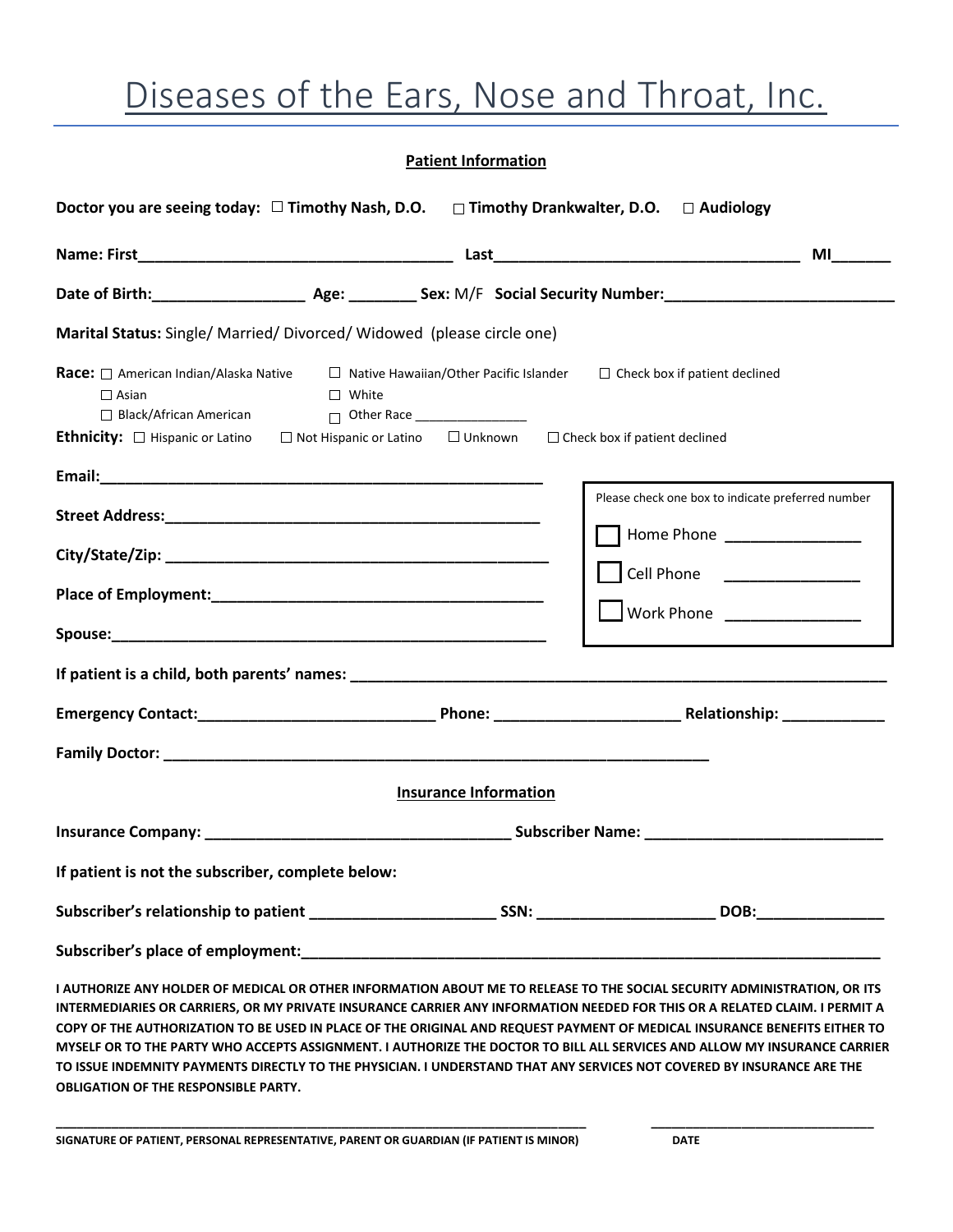### **Medical History**

| DOB: | Age: |  |
|------|------|--|

### Patient Medications

Please list ALL MEDICATIONS, (including over-the-counter) that you are currently taking below:

 **□** I am not currently taking any medications (including over-the-counter, herbals, etc.)

| Name: | Dose: | <b>Times a Day:</b> | Reason you take it: |
|-------|-------|---------------------|---------------------|
|       |       |                     |                     |
|       |       |                     |                     |
|       |       |                     |                     |
|       |       |                     |                     |
|       |       |                     |                     |
|       |       |                     |                     |
|       |       |                     |                     |

### Patient Medication Allergies

Are you allergic to latex? Yes \_\_ No \_\_ Are you allergic to medical tape? Yes \_\_ No \_\_

Do you have any known drug allergies? Yes \_\_ No \_\_ If yes, please list medications you are allergic to below:

| <b>Medication Name</b> | <b>Reaction</b> |
|------------------------|-----------------|
|                        |                 |
|                        |                 |
|                        |                 |
|                        |                 |
|                        |                 |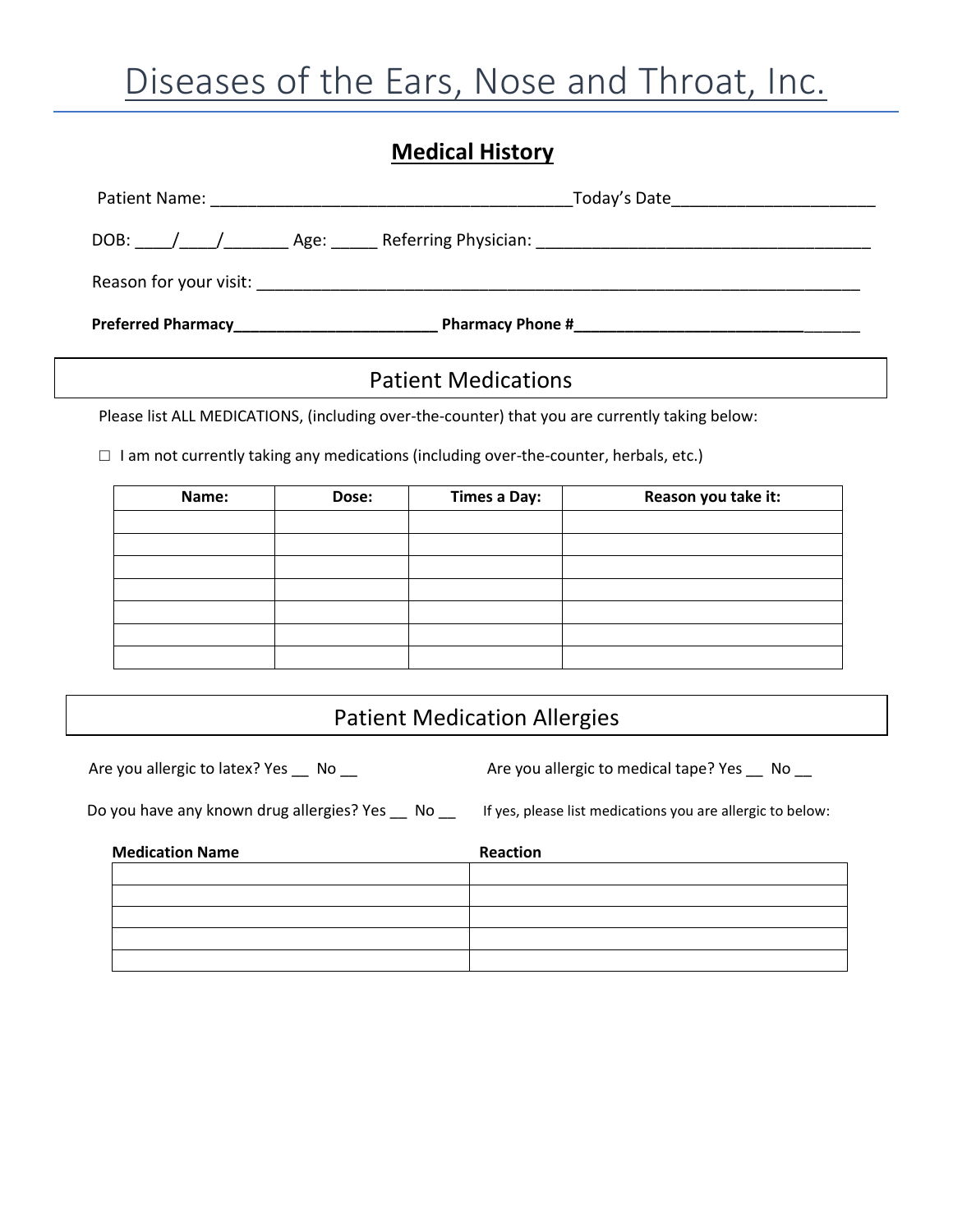□ tonsil □ ear tubes □ ear surgery □ nasal/sinus surgery □ thyroid □ (*see list)*

| <b>Other Surgeries</b> | Year | <b>Comments</b> |
|------------------------|------|-----------------|
|                        |      |                 |
|                        |      |                 |
|                        |      |                 |
|                        |      |                 |
|                        |      |                 |

### Past Medical History

| Allergies/Hayfever<br>Ear Infections<br><b>High Blood Pressure</b><br>Immune System Disorder<br>Anemia<br>Emphysema<br>GERD/Reflux<br><b>Anxiety Disorder</b><br><b>Migraines</b><br>Asthma<br>Headaches<br>Neurologic Disorder<br><b>Bleeding Disorder</b><br>Sleep Disorder<br><b>Hearing Loss</b><br>Cancer<br>Speech Delay<br>Heart Attack (MI)<br><b>COPD</b><br><b>Stroke</b><br><b>Heart Disease</b><br><b>Heart Problems</b><br><b>Thyroid Problems</b><br>Depression<br><b>Diabetes</b><br>Hepatitis<br>High Cholesterol<br>Dizziness or fainting |  |  |
|------------------------------------------------------------------------------------------------------------------------------------------------------------------------------------------------------------------------------------------------------------------------------------------------------------------------------------------------------------------------------------------------------------------------------------------------------------------------------------------------------------------------------------------------------------|--|--|
|                                                                                                                                                                                                                                                                                                                                                                                                                                                                                                                                                            |  |  |
|                                                                                                                                                                                                                                                                                                                                                                                                                                                                                                                                                            |  |  |
|                                                                                                                                                                                                                                                                                                                                                                                                                                                                                                                                                            |  |  |
|                                                                                                                                                                                                                                                                                                                                                                                                                                                                                                                                                            |  |  |
|                                                                                                                                                                                                                                                                                                                                                                                                                                                                                                                                                            |  |  |
|                                                                                                                                                                                                                                                                                                                                                                                                                                                                                                                                                            |  |  |
|                                                                                                                                                                                                                                                                                                                                                                                                                                                                                                                                                            |  |  |
|                                                                                                                                                                                                                                                                                                                                                                                                                                                                                                                                                            |  |  |
|                                                                                                                                                                                                                                                                                                                                                                                                                                                                                                                                                            |  |  |
|                                                                                                                                                                                                                                                                                                                                                                                                                                                                                                                                                            |  |  |

# Patient Family History

| <b>Disease</b>           | <b>Family Member</b>                   | Comments |
|--------------------------|----------------------------------------|----------|
|                          | (Please indicate maternal or paternal) |          |
| <b>Heart Disease</b>     |                                        |          |
| Asthma                   |                                        |          |
| <b>Diabetes</b>          |                                        |          |
| <b>COPD</b>              |                                        |          |
| Hepatitis                |                                        |          |
| Stroke                   |                                        |          |
| <b>Bleeding Problems</b> |                                        |          |
| High Blood Pressure      |                                        |          |
| Other:                   |                                        |          |
|                          |                                        |          |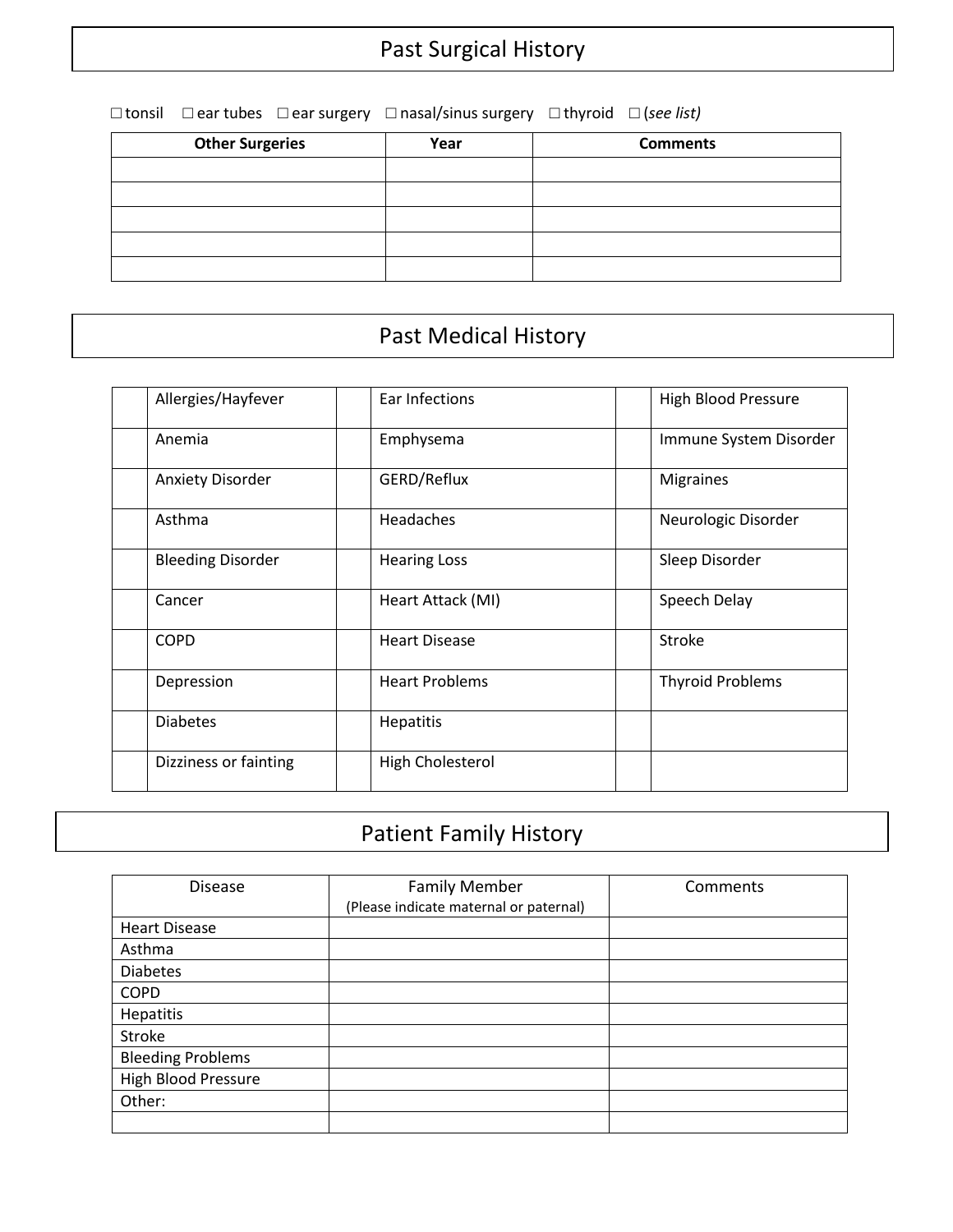## Patient Social History

| 1. Do you ever drink alcohol? Yes No                   |
|--------------------------------------------------------|
| 1a. If Yes, how often? □ Occasionally □ Weekly □ Daily |
| 2. Do you smoke? Yes No                                |
| 2a. If Yes, packs a day for years?                     |
| 3. Are you exposed to second hand smoke? Yes No        |
| 4. Do you use any other tobacco products? Yes No       |
| 5. What is/was your occupation:                        |
| 6. Have you been exposed to excessive noise (explain)? |
|                                                        |
|                                                        |

Patient Name\_\_\_\_\_\_\_\_\_\_\_\_\_\_ \_\_\_\_\_\_\_\_\_\_\_\_\_\_\_\_\_\_\_ DOB: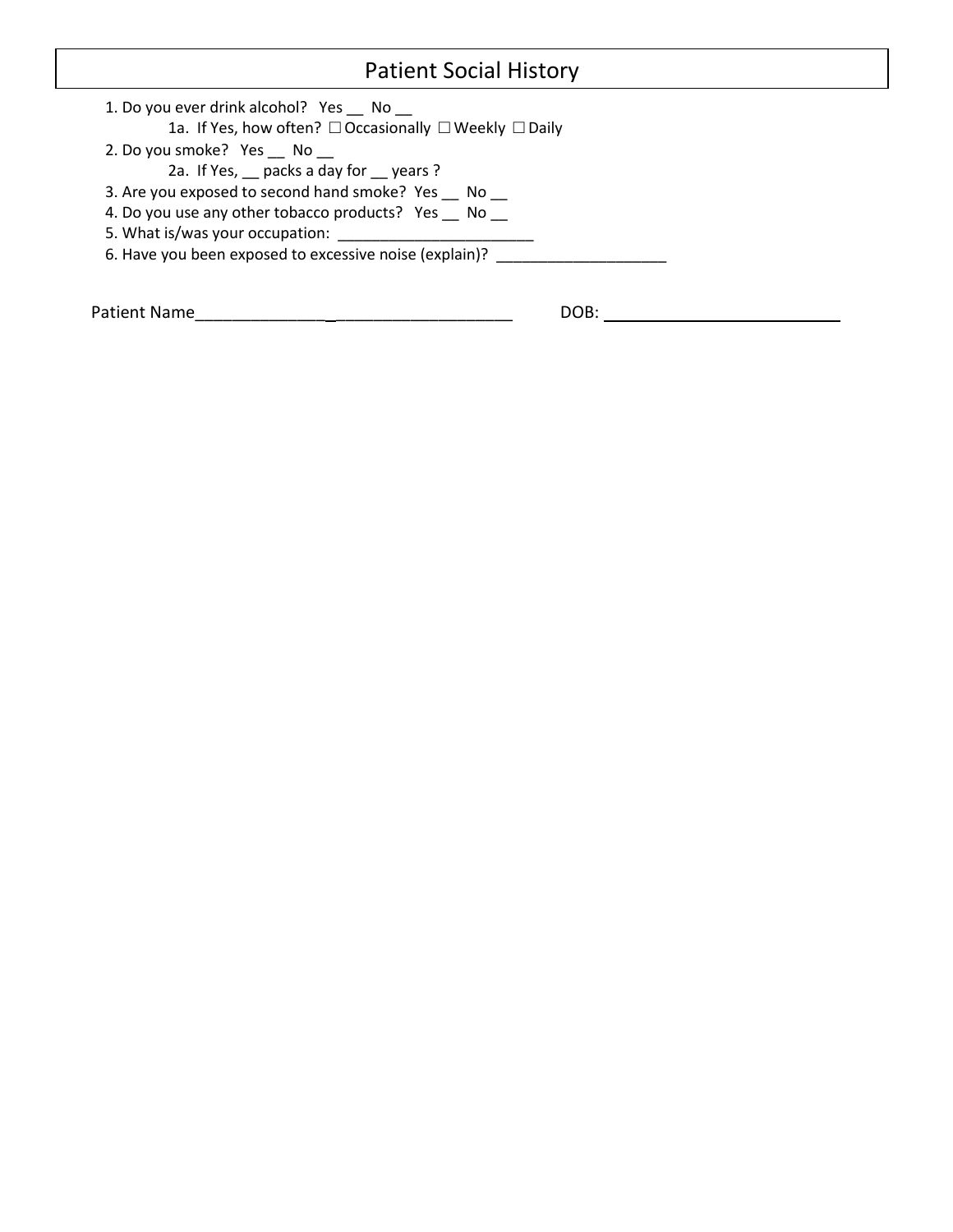# **Review of Systems**

#### *Please check all problems that you CURRENTLY have OR Please check "NONE"*

**Constitutional:** □ none □ fatigue □ fever □ significant weight loss □ significant weight gain

**Eyes:** □ none □ blurred vision □ double vision □ itching □ burning □ eye pain

**Ear:** □none

 $\Box$  difficulty hearing  $\Box$  ear pain  $\Box$  vertigo  $\Box$  tinnitus  $\Box$  ears feel pressured  $\Box$  discharge from ears

#### **Nose:** □none

□ frequent nosebleeds □ nasal congestion □ nose/sinus problems □ rhinorrhea (runny nose) □ sinus pressure □ blockage/obstruction

#### **Mouth/Throat:** □none

□ sore throat □ bleeding gums □ snoring □ dry mouth □ oral abnormalities□ mouth ulcer  $□$  teeth abnormalities  $□$  difficulty swallowing  $□$  post nasal drip  $□$  hoarseness  $□$  mouth breathing

#### **Neuro:** □ none

□ fainting □ frequent headaches □ seizures □ numbness □ weakness □ migraines □ restless legs □ loss of consciousness

#### **Cardiovascular:** □ none

 $□$  chest pain  $□$  heart murmur  $□$  dyspnea (shortness of breath) on exertion  $□$  edema (swelling)  $\Box$  palpitations  $\Box$  light headed on standing

**Respiratory:** □ none  $\square$  wheezing  $\square$  shortness of breath  $\square$  hemoptysis (coughing up blood)  $\square$  sputum production □ sleep apnea

**GI:** □ none  $□$  vomiting  $□$  heartburn  $□$  painful swallowing  $□$  no appetite  $□$  increased appetite

#### **Hematologic/Lymphatic:** □ none

□ swollen glands □ easy bruising □ excessive bleeding

**Psychiatric:** □ none

 $\Box$  anxiety  $\Box$  depression  $\Box$  restless sleep  $\Box$  other

**Urinary:** □ none □ urinary retention □ frequent urination □ difficult urination □hematuria **(**bloody urine)  $\Box$  incontinence  $\Box$  painful urination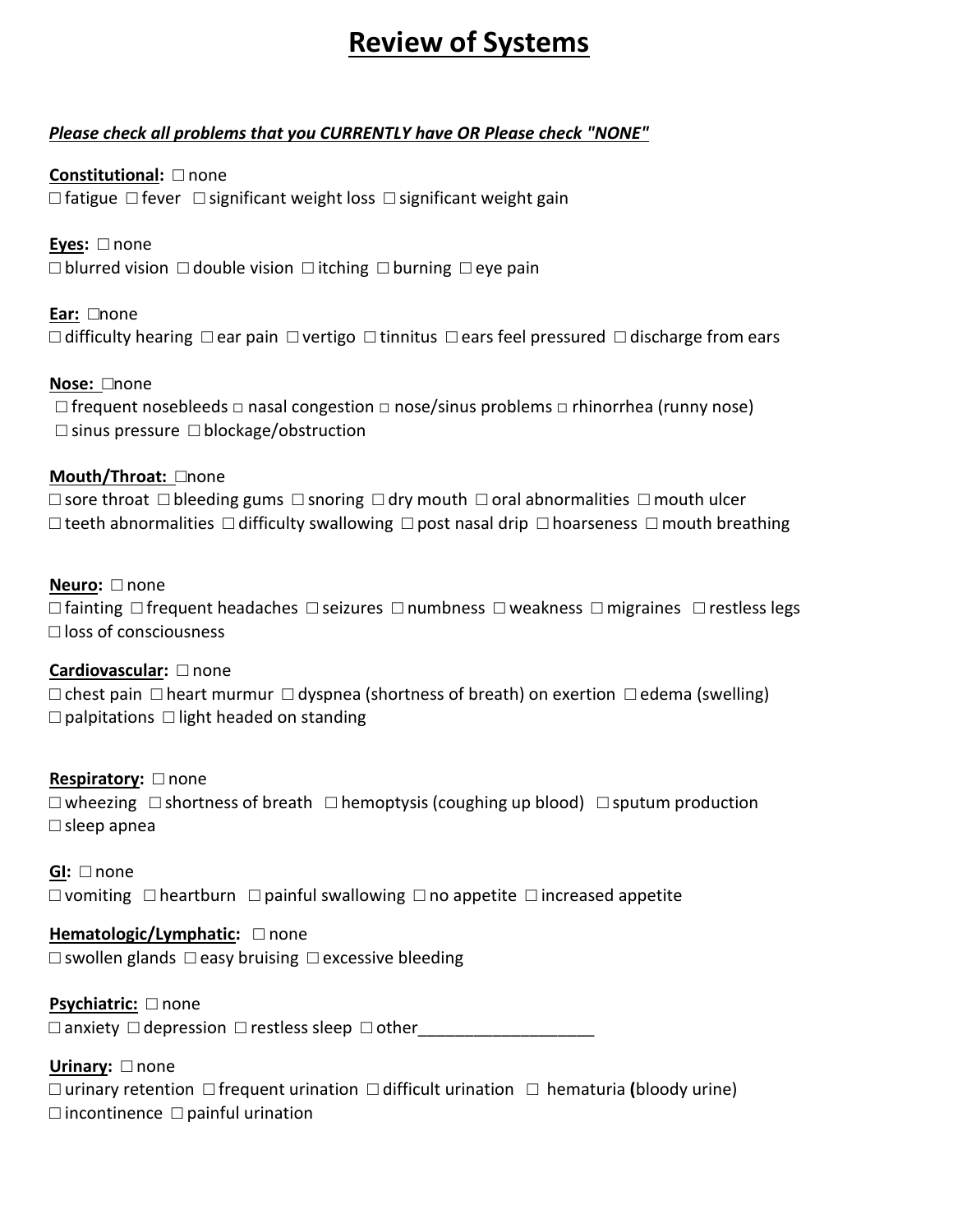**Musculoskeletal:** □ none □ joint pain □ muscle aches

**Skin:** □ none □ rash □ itching □ dry skin □ growth/lesions

**Endocrine:** □ none □ increased thirst □ increased hunger □ diabetes

**Allergic/Immuno:** □ none □ sneezing □ runny nose

I certify the above information is correct to the best of my knowledge. I will not hold my doctor or any members of his/her staff responsible for any errors or omissions that I may have made in the completion of this form.

\_\_\_\_\_\_\_\_\_\_\_\_\_\_\_\_\_\_\_\_\_\_\_\_\_\_\_\_\_\_\_\_\_\_\_\_\_\_\_\_\_\_\_\_\_ \_\_\_\_\_\_\_\_\_\_\_\_\_\_\_\_\_\_\_\_\_\_\_\_\_\_\_\_\_\_

\_\_\_\_\_\_\_\_\_\_\_\_\_\_\_\_\_\_\_\_\_\_\_\_\_\_\_\_\_\_\_\_\_\_\_\_\_\_\_\_\_\_\_\_\_ \_\_\_\_\_\_\_\_\_\_\_\_\_\_\_\_\_\_\_\_\_\_\_\_\_\_\_\_\_\_

 **(signature if over 18) (Date)**

If you are not the patient:

 **(please print your name) (Relationship to Patient)**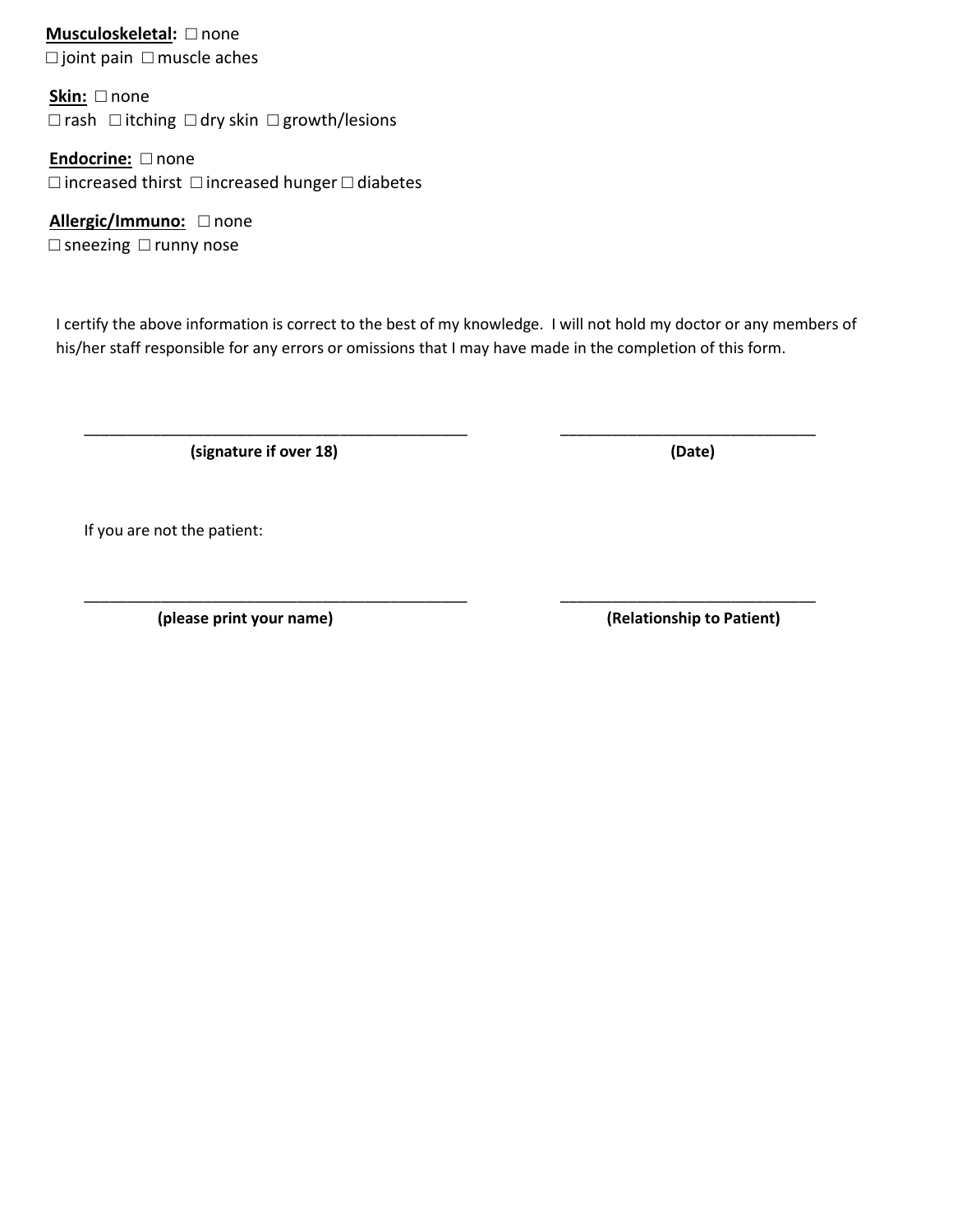#### **Patient Policies for Diseases of the Ears, Nose and Throat, Inc.**

Thank you for choosing Diseases of the Ears, Nose and Throat, Inc. as your healthcare provider. To continue offering high quality care and service, we adhere to the following policies. The patient/responsible party has the responsibility to assure that all obligations for the health care received is fulfilled. We ask that you read and sign this statement prior to seeing the doctor.

**Insurance:** We are contracted with most insurance plans. If you are not covered by a plan that we do business with or are uninsured, payment in full is expected at each visit. Patients with insurance are expected to pay any personal balance due, immediately after their insurance remits payment. If insurance does not remit payment within 30 days, the patient is responsible for payment in full. If you receive an insurance payment at your home on an outstanding bill with us, that payment must be forwarded to us immediately. It is the responsibility of the patient to know their insurance benefits. Please contact the insurance company with any questions regarding coverage.

**Co-Payments & Deductibles:** All co-payments and deductibles must be paid at the time of service. This arrangement is part of the patients' contract with their insurance company. Failure on our part to collect copayments and deductibles can be considered fraud by your insurance company. Please, help us uphold the law by paying your co-payment at each visit.

**In-Office Procedures:** Please be advised that during your visit, the doctor may need to perform an in-office procedure. This can include the use of an endoscope to look at your nasal passages or throat. These procedures are medically necessary for the doctor to accurately diagnose your condition. Employing the use of these exams and procedures is the standard of care for providing complete and comprehensive otolaryngology services in an office setting.

**Insurance companies will consider all of these procedures as "surgical.":** We do not have control over how endoscopies are interpreted by insurance companies. Diagnostic endoscopies are always considered, "surgical," despite the fact that no surgical instruments are used. We notify you of this issue in advance, so you are not surprised when you receive an explanation of benefits from your insurance company that states that a "surgical service" was provided. Also, surgical services by be reimbursed or paid at a different rate than an office visit and may be applied towards a deductible.

(Please initial and date)

**Non-Covered services:** Please be aware that some and perhaps all of the services you receive may be noncovered or not considered reasonable or customary aby Medicare and other insurance carriers. These services must be paid for at the time of your visit. In addition, some medications prescribed by the doctor may require prior authorization or may not be covered at all by your insurance company. If prior authorization is need we will assist you in any reasonable manner to obtain medication coverage. However, insurance coverage for your prescriptions is ultimately beyond our control.

**Account Balances:** We will require that patients with self-pay balances do pay their account balances to zero prior to receiving further services by our practice. Patients who have questions about their bills or who would like to discuss a payment plan option my call and ask to speak to our practice manager with whom they can review their account and concerns.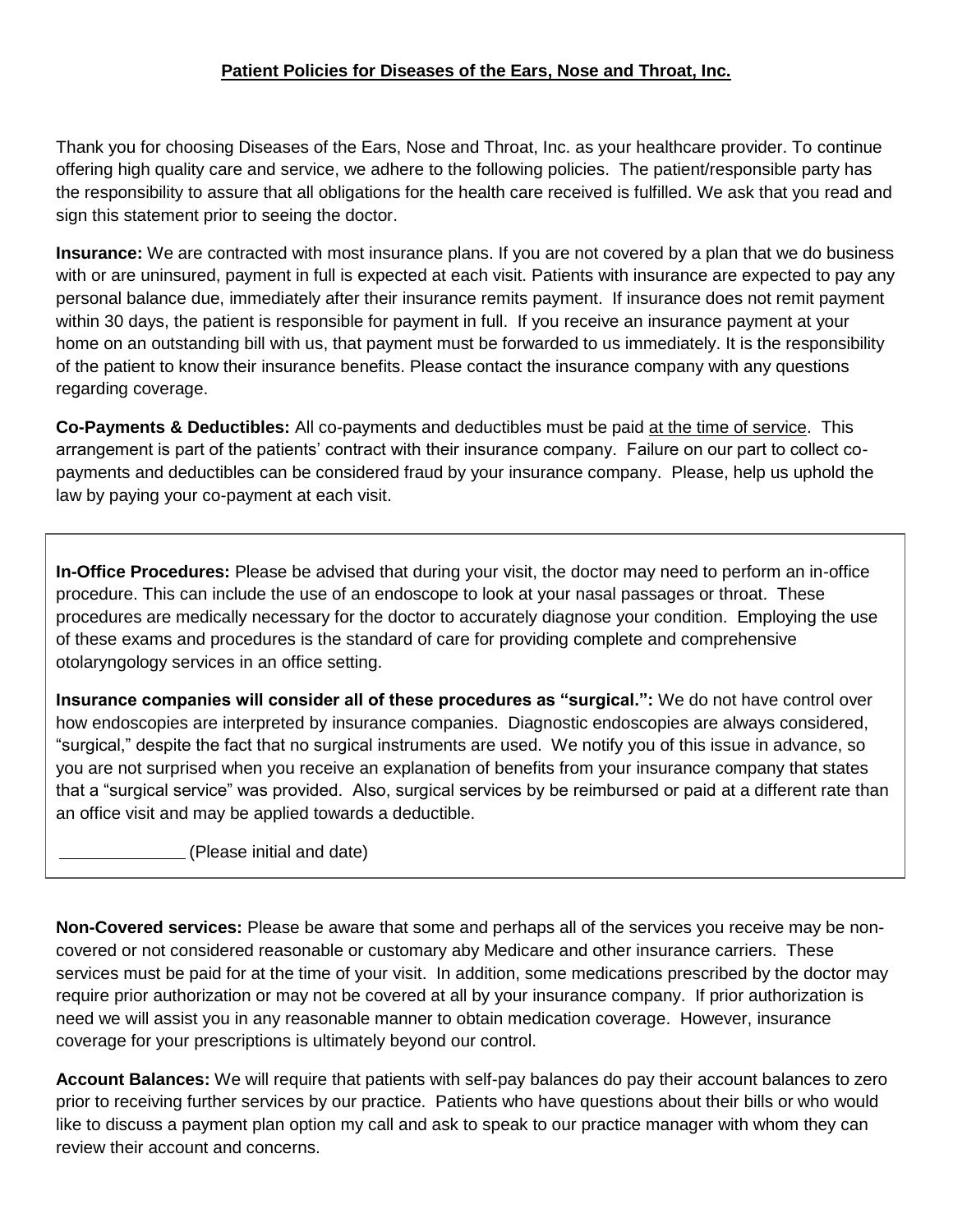**Referrals:** Patients are requested to provide staff with sufficient notice to complete any referral forms, precertification's or other forms required by your insurer to process payment for services. Retroactive referrals will be completed for emergency care only. The patient is responsible for acquiring a referral if required by their insurance company. The patient will be responsible for any financial penalty incurred by failure to secure the proper referral.

**Proof of Insurance:** All patients must complete our patient information form prior to seeing the doctor. We must have a copy of your current insurance card in order to bill your insurance. We ask that you bring your card with you to each visit. If you fail to provide us with current insurance information you will be responsible for the balance of your claim at the time of service.

**Insurance Claim Submission:** We will be happy to submit both your primary and secondary insurance claims on your behalf provided that you have supplied us with the necessary billing information. We will assist you in any reasonable manner to get claims paid. Your insurance company may on occasion ask you to provide them with additional information. It is your responsibility to comply with that request. Please be aware that the balance of your claim is your responsibility whether or not your insurance pays your claim. Your insurance benefit is a contract between you and your insurance company; we are not a party to that contract.

**Insurance Coverage Changes:** If you have an insurance change, please let us know prior to your next visit. This enables us to make the appropriate changes and help you achieve your maximum insurance benefit.

**Returned Checks:** If your check is returned for insufficient funds there will be a \$25 fee added to your account, in addition to the amount the check was for. These fees must be paid in full prior to any future appointments.

**Nonpayment:** If your account is over 90 days past due it will be referred to a collection agency. By signing this agreement, you are authorizing us to release all information needed to secure payment.

**Late to Appointment Policy:** If you are an established patient and you arrive 15 minutes late or more to your appointment you will likely be asked to reschedule unless the physicians schedule can still accommodate you. Priority will be given tot eh patients who arrive on time and you may have to be worked in between them. This may mean you will have a considerable wait. If this is not convenient for you, you may choose to reschedule. One or two late patients cause the entire daily schedule to fall behind. This is an inconvenience to everyone. We strive to see every patient as close to their appointment time as possible.

The registration process and filling out of the forms for a new patient can take more than 15 minutes. If you arrive at the scheduled appointment time and not the arrival time as instructed, you may be asked to reschedule.

**Missed Appointments:** We reserve the right to charge \$35 for missed office visits and \$125 for missed inoffice surgeries. These charges will be billed to you directly and must be paid in full prior to additional visits.

**Prescription Refills:** Please call your pharmacy for all prescription refills. They will contact our office for necessary information. Please allow 24-48 hours for all requests. Also, note that an additional 48 hours is necessary if prior authorization is required by your insurance company. Be sure that all refill requests are received by 4:00pm on Thursdays; the on-call physician will not refill prescriptions over the weekend.

**On-call Physicians:** Our practice is covered 24 hours a day, 7 days a week by a group of 3 Ear, Nose and Throat physicians for emergencies only. Please understand that routine prescription refills, appointment scheduling and billing questions are not issues that the on-call physician can help you with. Please call during regular business hours with all non-urgent inquiries.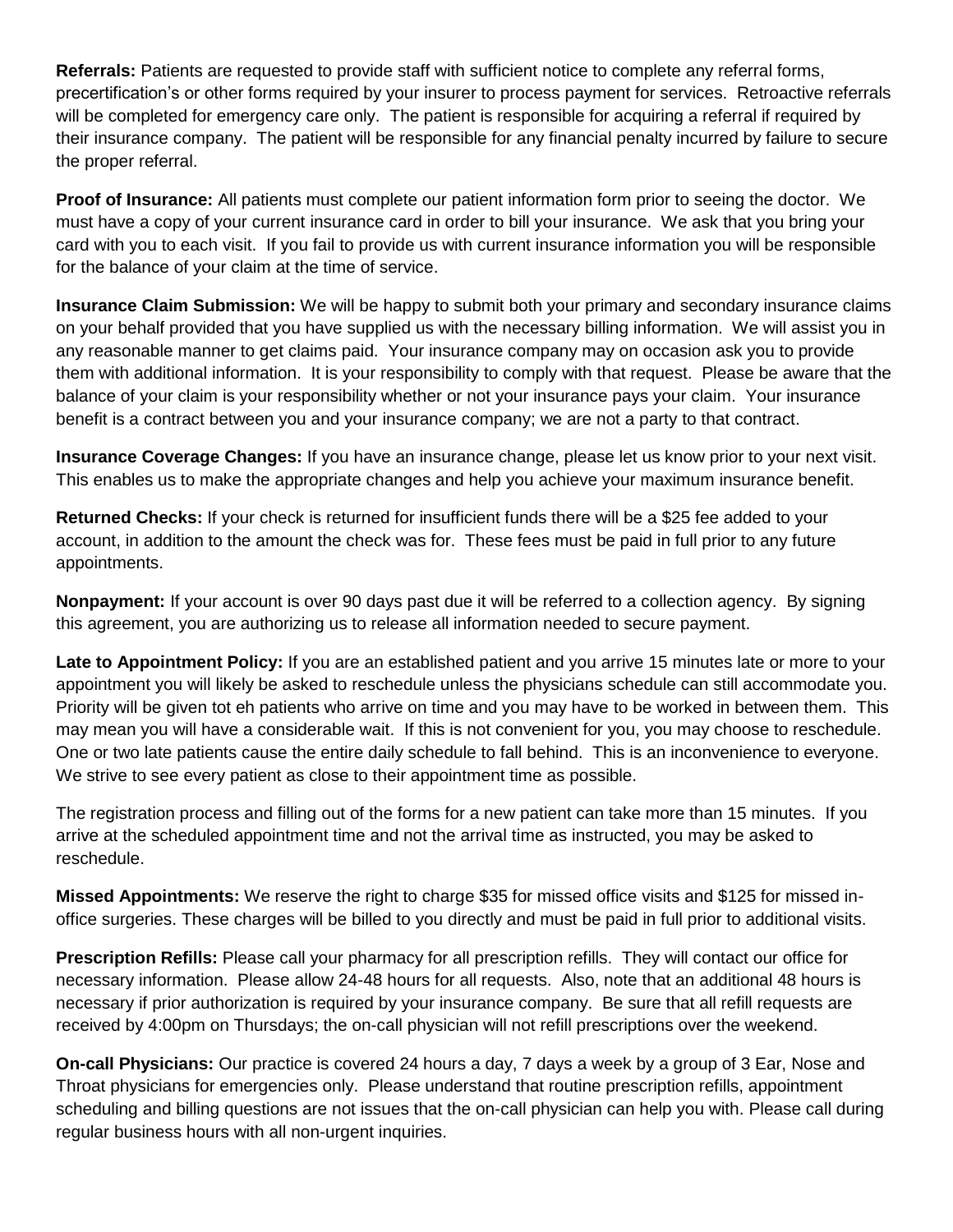We accept cash, personal checks and credit cards (Visa, Mastercard, Discover and Care Credit).

We understand that temporary financial problems may affect timely payment. We encourage you to communicate any such problems so that we can assist you in the management of your account.

Thank you for your understanding and cooperation with this policy. It is our privilege to provide you with your medical care.

=======================================================================================================

I have read, understand and agree to the above Financial Policy. I understand that charges that are not covered by my insurance company, as well as applicable copayments and deductibles, are my responsibility.

Responsible Party **Date** 

 $\overline{a}$ 

Patient name if different from Responsible Party \_\_\_\_\_\_\_\_\_\_\_\_\_\_\_\_\_\_\_\_\_\_\_\_\_\_\_\_\_\_\_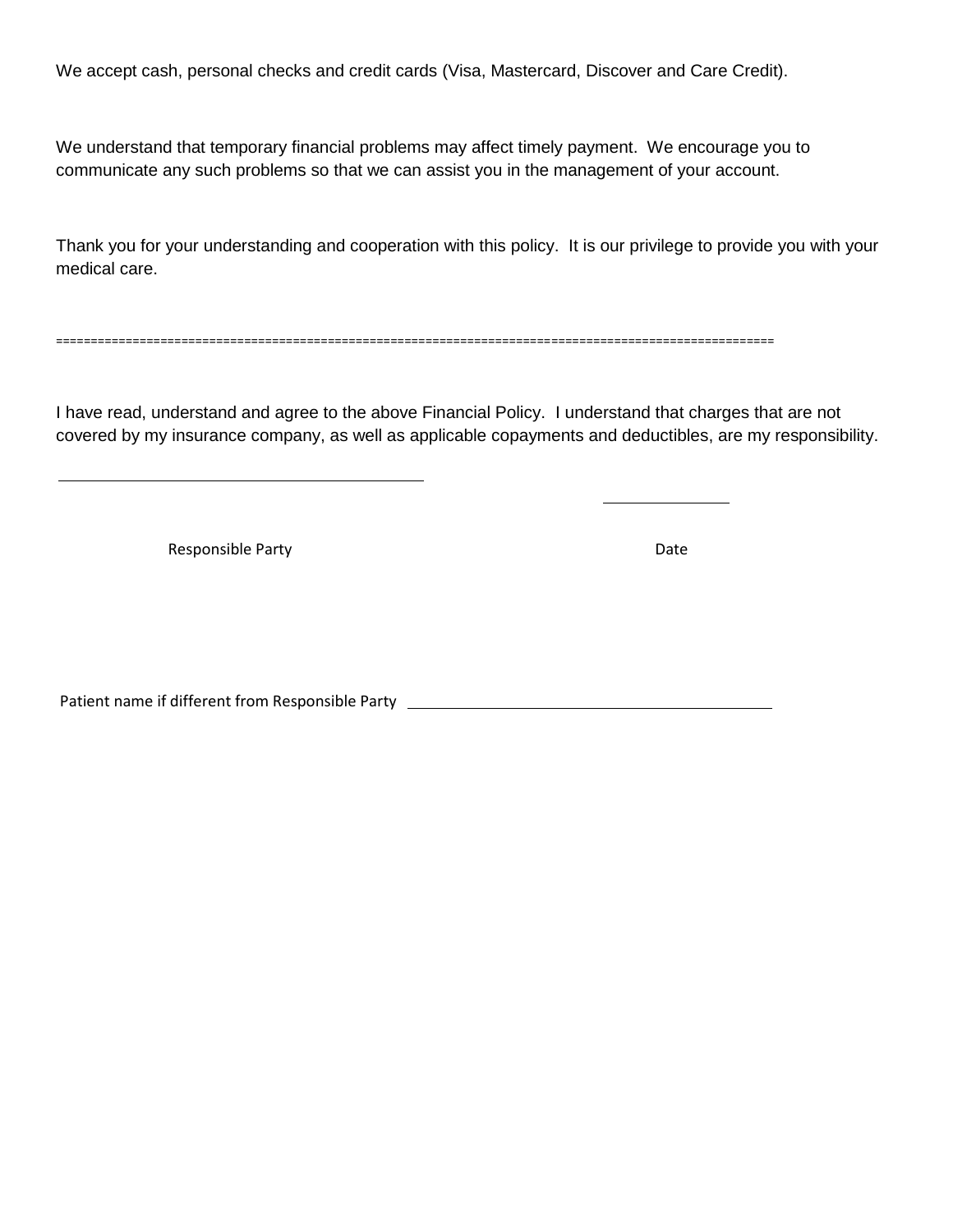I have read, understand and agree to the above Financial Policy. I understand that charges that are not covered by my insurance company, as well as applicable copayments and deductibles, are my responsibility.

Responsible Party **Date** 

 $\overline{a}$ 

Patient name if different from Responsible Party \_\_\_\_\_\_\_\_\_\_\_\_\_\_\_\_\_\_\_\_\_\_\_\_\_\_\_\_\_\_\_\_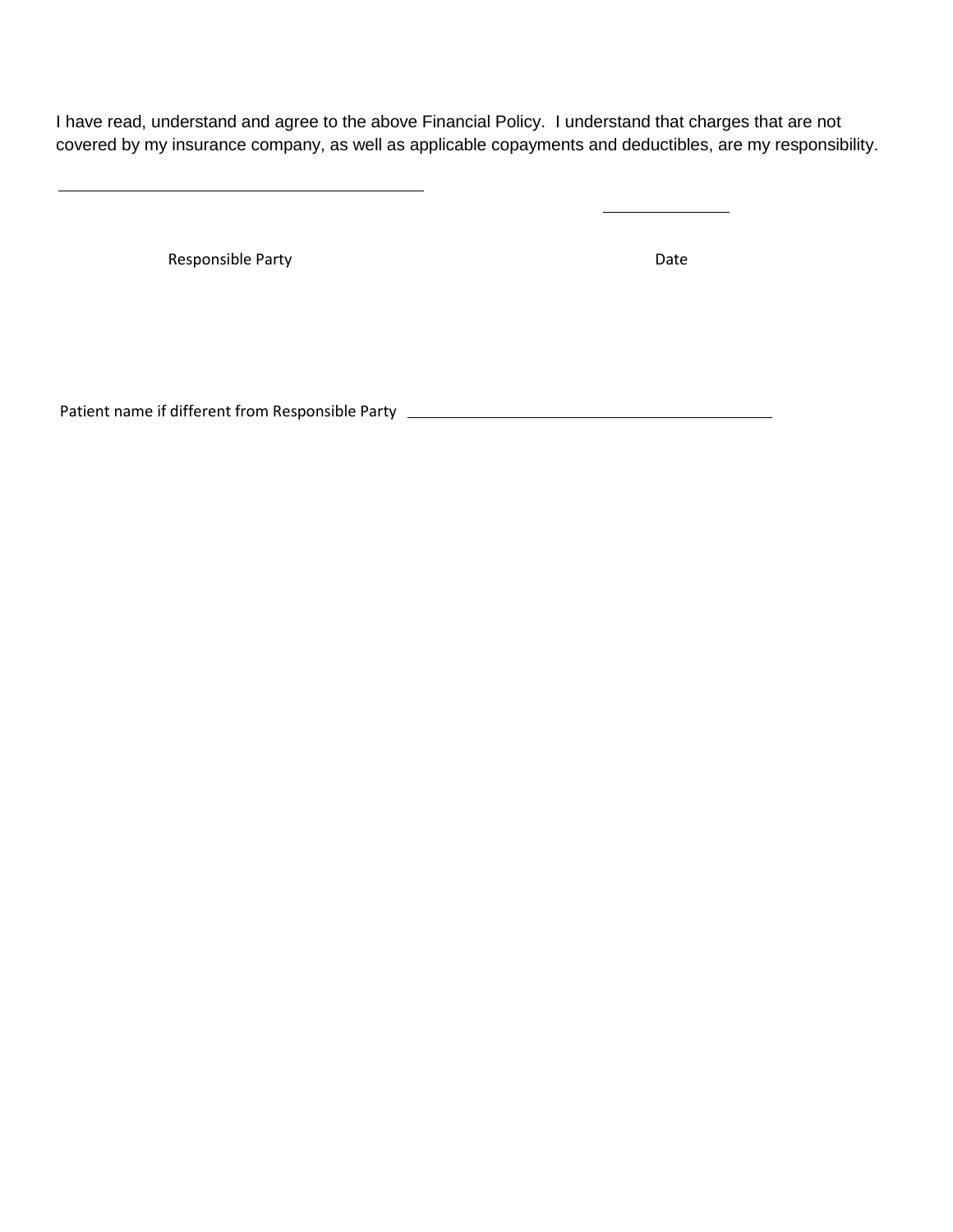#### **HIPAA Form**

#### **Health Insurance Portability and Accountability Act**

#### **Consent for Purposes of Treatment, Payment and Healthcare Operations**

By signing this form, I consent to the use or disclosure of my protected health information by **Diseases of the Ears, Nose and Throat, Inc.** for the purpose of providing treatment to me, obtaining payment for my health care bills or to conduct Diseases of the Ears, Nose and Throat Inc. health care operations. I understand that I have the right to revoke this consent, in writing, at any time, except to the extent that Diseases of the Ears, Nose and Throat Inc. has taken action in reliance on my prior consent.

My "protected health information" means any of my written and oral health information, including my demographic data that can be used to identify me, that has been created or received by Diseases of the Ears, Nose and Throat Inc., and that relates to my past, present or future physical or mental health or condition.

I understand that I have a right to review Diseases of the Ears, Nose and Throat Inc. Notice of Privacy Practices prior to signing this document. The Notice of Privacy Practices describes the types of uses and disclosures of my protected health information that might occur in my treatment, payment of my bills or in the performance of our health care operations. The Notice of Privacy Practices also describes my rights and Diseases of the Ears, Nose and Throat Inc. duties with respect to my protected health information. The Notice of Privacy Practices is posted in the lobby at the Diseases of the Ears, Nose and Throat location.

Diseases of the Ears, Nose and Throat Inc. reserves the right to change the privacy practices that are described in the Notice of Privacy Practices. I may obtain a revised notice of privacy practices by calling the office of Diseases of the Ears, Nose and Throat Inc. and requesting a revised copy be sent in the mail or asking for one at the time of my next appointment.

I understand I have the right to request restriction as to how my protected health information is used or disclosed to carry out treatment, payment or healthcare operations. Diseases of the Ears, Nose and Throat Inc. is not required to agree to the restrictions that I may request, but if it does, it is bound by its agreement.

==========================================================================================================

I understand that diagnosis or treatment of me by Diseases of the Ears, Nose and Throat Inc. may be conditioned upon my consent as evidenced by my signature on this document.

| <b>Responsible Party</b>                         | Date |
|--------------------------------------------------|------|
| Patient name if different from Responsible Party |      |

(Over)